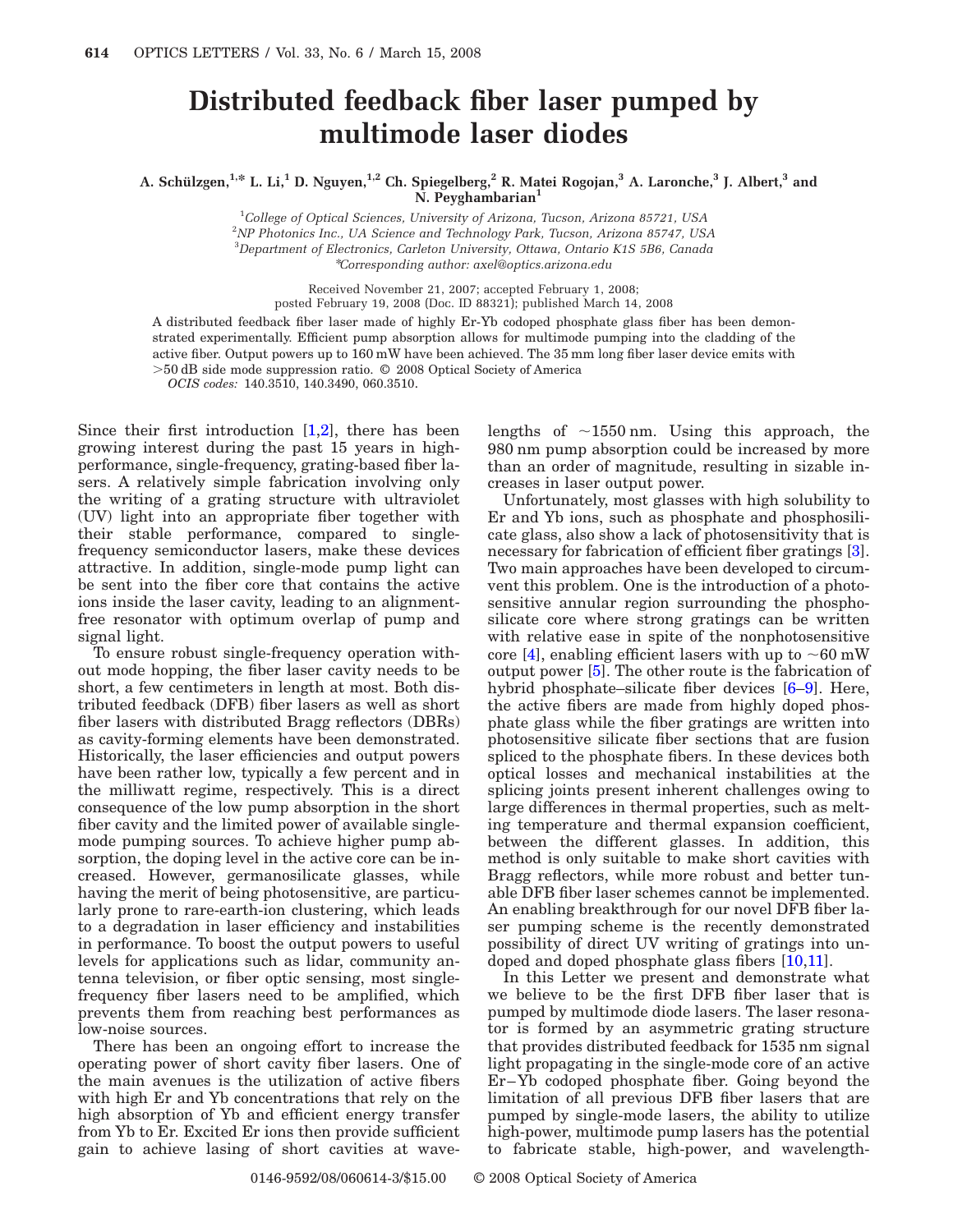tunable, single-frequency laser oscillators. In addition, schemes of multiple cascaded DFB fiber lasers that are pumped by a single, high-power source become feasible.

The geometry of our linear-cavity DFB fiber laser is shown in Fig. [1.](#page-1-0) The multimode pump delivery fiber with 105  $\mu$ m core diameter, 125  $\mu$ m cladding diameter, and a numerical aperture of 0.22 was fusion spliced to the active fiber to launch 976 nm pump light from multimode semiconductor laser diodes. The active fiber is fabricated from phosphate glasses that allow for high levels of rare-earth-ion doping in the active core with  $1.1 \times 10^{26}$  Er<sup>3+</sup> ions/m<sup>3</sup> and 8.6  $\times$  10<sup>26</sup> Yb<sup>3+</sup> ions/m<sup>3</sup>. The gain fiber is  $\sim$  5 cm long and has a core diameter of 9  $\mu$ m, 125  $\mu$ m outer diameter, and a numerical aperture of 0.12.

The DFB grating structure is written directly into the doped single-mode fiber by exposure to 193 nm UV light through a phase mask. The grating consists of a 2 cm long section close to the pump side and a 1.5 cm long section at the single-mode DFB emission side that are separated by a 50  $\mu$ m wide gap that creates the defect state inside the grating's reflection band. The overall  $\sim 3.5$  cm long grating structure is located approximately at the center of the active fiber piece, and the asymmetric DFB grating design results in unidirectional DFB laser emission. This laser device contains no adjustable parts and can only be controlled externally by the amount of pump power that is injected and by the temperature adjustment of the grating.

The signal versus pump power performance of the cladding-pumped DFB fiber laser is shown in Fig. [2.](#page-1-1) Lasing starts at a threshold of  $\sim$ 1 W of multimode pump power. A maximum output power of 160 mW was achieved. After an initial pump-to-signal conversion efficiency of  $\sim 3\%$  the laser showed saturation behavior. The relatively low slope efficiency is a consequence of pumping into active fiber sections that are on both sides of the 3.5 cm long DFB grating structure but do not contribute to the DFB cavity and also of limited pump absorption within the DFB section. The efficiency can be further improved by reducing or eliminating doped fiber segments that are not part of the DFB. We verified experimentally that about 30% of the pump light is transmitted unabsorbed through the active fiber section. This number will be even higher by reducing the unused active fiber sections, and the remaining pump light can be utilized in cascaded cladding-pumped DFB fiber laser schemes that are currently under investigation but beyond the scope of this Letter.

<span id="page-1-0"></span>

Fig. 1. (Color online) Illustration of the fiber chain including the 3.5 cm long DFB grating section inside the rareearth-doped, single-mode core, and the multimode delivery fiber used to launch 976 nm pump light into the cladding of the active fiber.

<span id="page-1-1"></span>

Fig. 2. (Color online) Signal power  $(1535 \text{ nm})$  of the cladding-pumped DFB fiber laser as a function of multimode pump power (976 nm) launched into the cladding of the active fiber.

The emission spectrum of the cladding-pumped DFB fiber laser measured by an optical spectrum analyzer is shown in Fig. [3.](#page-1-2) Typical for any DFB laser, our cladding-pumped DFB fiber laser emits only a narrow laser line located at the grating structure design wavelength of  $\sim$ 1535 nm. The width of the measured line in Fig. [3](#page-1-2) is limited by the resolution of the spectrum analyzer  $(0.01 \text{ nm})$ , and the true emission linewidth is much narrower: self-delayed homodyne measurements [\[12\]](#page-2-9) have been performed with 20 km of fiber for the delay. At low-to-moderate power levels the emission linewidth is below 30 kHz, while it increases to  $\sim$  50 kHz at pump levels of  $\sim$  10 W. Up to the highest output power the side-mode suppression ratio is better than 50 dB, indicating stable single longitudinal mode operation of the DFB laser. We observed a tendency to spontaneous pulsation at high pump levels that might be related to the extremely high doping levels in the active core [\[13\]](#page-2-10).

One of the inherent advantages of DFB lasers over single-frequency lasers formed by two DBRs is the possibility of relatively wide emission wavelength tuning without the occurrence of mode hopping be-tween different longitudinal modes. Figure [4](#page-2-11) demon-

<span id="page-1-2"></span>

Fig. 3. (Color online) Emission spectrum of the claddingpumped DFB fiber laser measured by an optical spectrum analyzer with 0.01 nm resolution. The real emission linewidth of the order of tens of kilohertz has been obtained by self-delayed homodyne measurements.